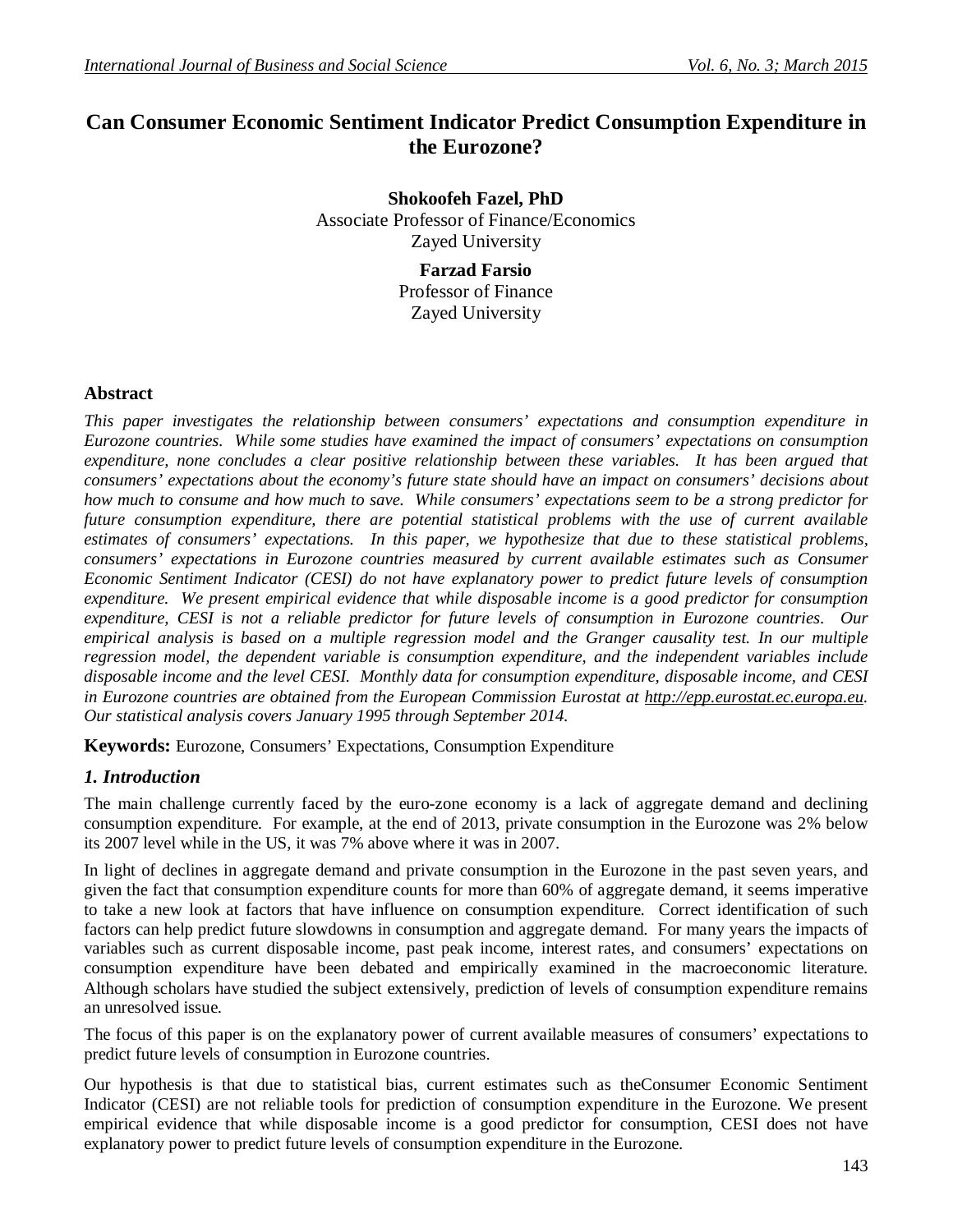According to Keynes (1936), current consumption expenditure is very closely related to current disposable income, both for an individual and for an economy. Empirical evidence both in cross sectional and time series data has been widely used to explore Keynes' theory. The results were mixed and led to a variety of innovations in consumption theory. Friedman (1957) introduced permanent income hypothesis (PIH). According to the PIH, consumption by households is the outcome of an intertemporal decision-making process. Friedman argued that consumption had two components, a permanent planned component based on habits, budget planning, and current needs, and a transitory capricious component based on whim, chance occurrence, and random phenomena.

While the PIH alludes to a flexible concept of permanent income, including possibly lifetime income, it makes no explicit allowance for demographic factors. The structure of population, number of new couples, percentage of retired couples, and so on, is not static. These kinds of factors may change and induce changes in consumption which would be unanticipated by the PIH. Duesenberry (1967) introduced the relative income hypothesis. He postulated that consumption depends on current income and past peak income. If income exceeds the previous peak level of income, no downward adjustment in living standards are necessary and consumption will adjust to income according to one set of relations. If, however, income falls below previous peak income, then consumption will react more gradually to changes in income. A different approach to consumption was undertaken by Modigliani and Ando (1963). Their theory of consumption titled "Life Cycle Hypothesis" distinguishes between two types of wealth, net worth of one's stock of assets, and the present value of one's expected labor income stream. According to this theory, consumption at any time depends both on the flow of expected labor income and on the stock of net worth or wealth.

The impact of interest rates on consumption expenditure has also been studied extensively in the macroeconomic literature. Almost all empirical studies on the subject have found no significant relationship between interest rates and consumption expenditure (see for example, Lusardi (1990), Wilcox (1990), and Elmendorf (1996)). The absence of a significant relationship between interest rates and consumption may be due to two simultaneous effects that interest rates have on consumption. While an increase in interest rates (an increase in cost of financing) may induce a reduction in consumption of durable goods and services, it could also raise future incomes from each dollar saved in the current period, and thus increase current consumption. Consequently, the direction and magnitude of the effect of interest rate on consumption expenditure remains ambiguous.

Researchers who have examined the impact of consumers' expectations on consumption expenditures include an empirical study by Bram and Ludvigson (1998) that suggests when interest rate and equity price changes are included in forecasting models, the Index of Consumer Sentiment (ICS) is no longer a significant predictor of consumption expenditures. However, according to this study, the Conference Board's Consumer Confidence Index (CCI), significantly improves the explanatory power of the forecasting models. Bram and Ludvigson conclude that the CCI and the ICS do not provide the same forecasting information. Yash and Martin (2003) use empirical analysis controlling for the possible influences of expected changes in income and interest rates on consumer spending. They find that consumer sentiment may predict future household spending because it foreshadows current economic conditions. They conclude that consumer sentiment is useful as a barometer of the near-term outlook for spending. Garrett, Hernandez-Murillo, and Owyang (2003) test the ability of consumer sentiment to predict retail spending at the state level. They conclude that the practical value of sentiment indices to forecast consumer spending at the state level is, at best, limited. In an empirical study for the US and the Eurozone countries, StéphaneDées and Pedro SoaresBrinca (2011) conclude that the consumer confidence index can be in certain circumstances a good predictor of consumption. In particular, based on out-of-sample evidence they find that the contribution of confidence in explaining consumption expenditures increases when household survey indicators feature large changes so that confidence indicators can have some increasing predictive power during such episodes.

There are other studies in the literature that investigate the impact of consumers' expectations on consumption expenditure; see for example Al-Eyd, Barrell, and Philip (2008), Souleles (2001), and Carroll, Fuhrer, and Wilcox (1994). None of these studies concludes a clear positive relationship between these variables.

It has been argued that consumers' expectations about the economy's future should have an impact on consumers' decisions about how much to consume and how much to save. When consumers have good expectations about the future, they may consume more and save less than when they are pessimistic about it. Therefore, what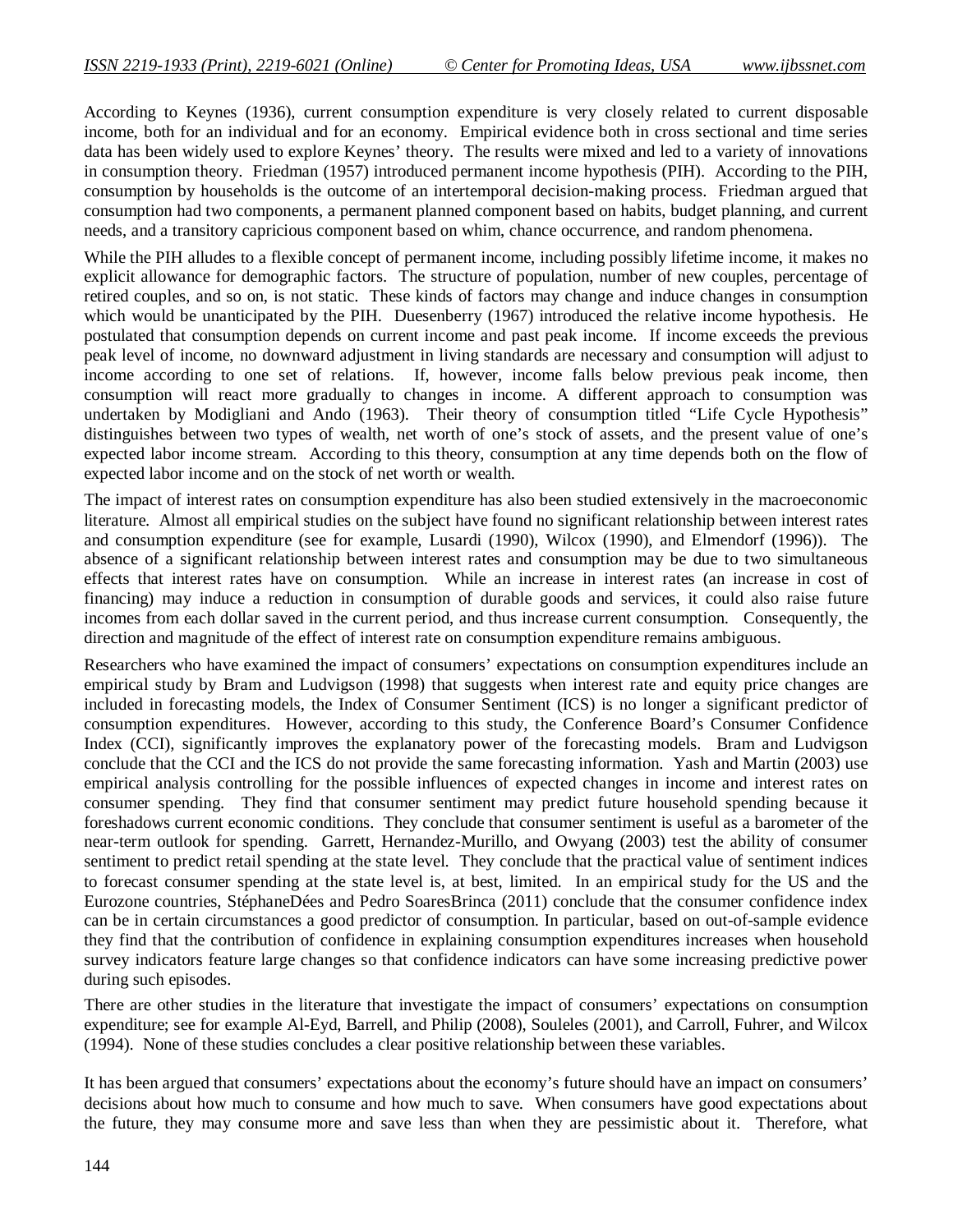consumers are thinking about the future state of the economy could be a useful factor in explaining future changes in levels of consumption.

While consumers' expectations seem to be a strong predictor for future consumption expenditure, there are potential statistical problems with the use of estimates for consumers' expectations. In the next section, we present explanations for these problems, and hypothesize that consumers' expectations measured by current available estimates such as the Eurozone Consumer Economic Sentiment Indicator (CESI) do not have explanatory power to predict future levels of consumption expenditure in the Eurozone countries. We present empirical evidence that while disposable income is a good predictor for consumption expenditure, CESI does not have explanatory power to predict future levels of consumption in the Eurozone.

### *2. Method*

While consumers' expectations seem to be a logical predictor for future consumption expenditure, there are potential statistical problems with the use of estimates for consumers' expectations. First, when estimates such as Consumer Economic Sentiment Indicator are used, there is no assurance that the resulting forecast errors average out over a certain time period. Consumers who are surveyed may overestimate or underestimate the level of business activity, future inflation rates, and other key macroeconomic variables in such a way that could lead to bias predictions. Secondly, forecasts may be inefficient, in that people's forecast errors can be correlated with their demographic characteristics and/or the "aggregate shocks do not hit all people uniformly" factor. As a result of these problems, we believe that available estimates for consumers' expectations should not have any strong explanatory power to predict future consumption expenditure. In this paper, we provide an empirical examination of the impact of disposable income and consumers' expectations on consumption expenditure in the Eurozone. We hypothesize that the relationship between survey-based estimates for consumers' expectations and future consumption expenditure should be insignificant.

One known tool of measuring consumers' expectations in the Eurozone is the Consumer Economic Sentiment Indicator (CESI). CESI consists of consumer surveys collected by the European Commission and measures the level of optimism that consumers have about the economy. The survey is made by phone and covers 23000 households in the Euro Area. The number of households sample varies across the zone. The questions focus on current economic and financial situation, savings intention as well as on expected developments regarding: consumer price indexes, general economic situation and major purchases of durable goods. CESI measures consumer confidence on a scale of -100 to 100, where -100 indicate extreme lack of confidence, 0 neutrality and 100 extreme confidence. In this paper, we use CESI to measure consumers' expectations. We use a multiple regression model as well as the Granger causality test to examine the impact of CESI on consumption expenditure in the Eurozone. Monthly data for consumption expenditure, disposable income, and CESI in Eurozone countries are obtained from the European Commission Eurostat at http://epp.eurostat.ec.europa.eu. Our statistical analysis covers January 1995 through September 2014.

#### **2.1 Multiple Regressions**

We estimate the following multiple regression model:

 $C_t = a + b_1 DI_t + b_2 CS_{t-1+} U_t(1)$ 

Where

- $C_t$ = Level of consumption expenditure at time t
- $b_1 =$  Marginal propensity to consume
- $DI_{\tau}$  Level of disposable income at time t
- $a =$  Intercept
- $b_2$  = Slope of current consumption with respect to lagged consumers' sentiment
- $CS_{t-1}$ =Lagged consumers' sentiment (lagged CESI)
- $U_t$ = Error term at time t

#### **2.2 Granger Causality Test**

In performing the Granger causality tests, the hypothesized dependent variable (consumption expenditure) is regressed on its lagged values. The lag length in the regression equation must be selected in such a way that the resulting residuals are white noise, and therefore any first order serial correlations are eliminated.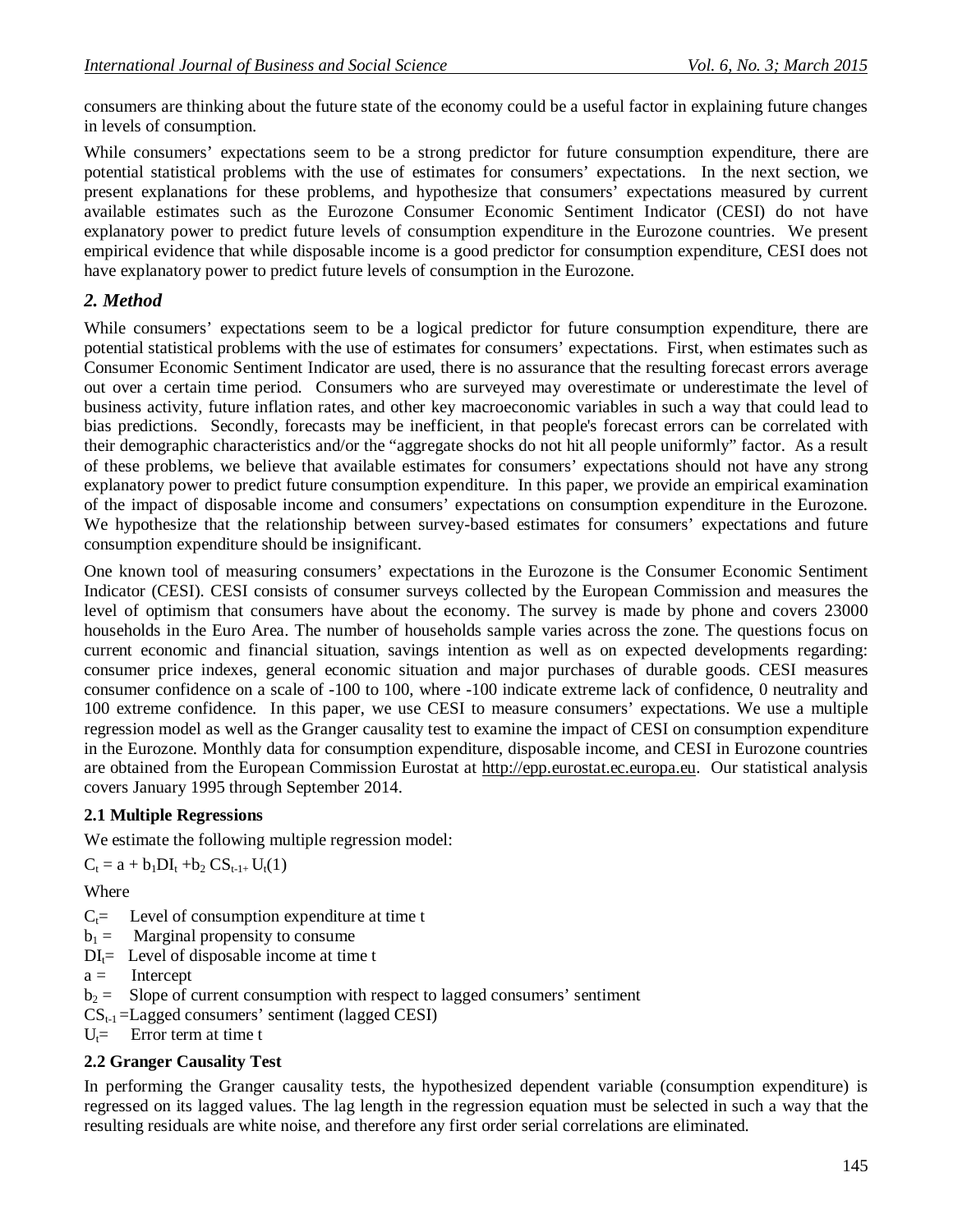Next, the lagged values of the hypothesized independent variable (CESI) are added to the right side of the regression equation and the new regression is executed. Using an F test, the resulting sums of squared residuals from the two regression equations are compared. A relatively large difference between the two sums of squared residuals (a large F) would provide evidence that the hypothesized independent variable Granger causes the dependent variable.

#### *3. Results*

Table 1 presents the multiple regression test results; estimates for the slope coefficients  $b_1$  and  $b_2$  over the entire sample period as well as the two sub-periods of 1995-2004 and 2005-2014. Slope coefficients related to disposable income (marginal propensity to consume) are significant at the 5% confidence level for all periods. These results confirm the traditional Keynesian hypothesis that current disposable income is the major factor determinant of current consumption expenditure. However, slope coefficients related to the lagged consumers' sentiment (CESI) are insignificant. These results conform well to our hypothesis that consumers' sentiment measured by CESI has no explanatory power with respect to consumption expenditure in the Eurozone. While less biased measures of consumers' expectations may be powerful tools of predicting future consumptions, it appears that statistical bias related to the use of survey-based index of CESI makes this measure an inefficient tool for consumption forecasts.

The Granger Causality test results are shown in Table 2. The small F statistics of the Granger Causality test (1.08) which is significantly lower than the critical F value at the 5% confidence level (3.94) support the view that there is no causal relation from CESI to consumptuin expenditure in the Eurozone. This result provide additional evidence that consumer sentiment does not have any explanatory power in predicting changes in consumption expenditure.

#### *4. Conclusion*

The objective of this study was to examine the relationship between consumers' expectations as measured by Consumer Economic Sentiment Indicator (CESI) and future consumption expenditure in the Eurozone. The major hypothesis of this study was that CESI would not have the explanatory power to predict future consumption in the Eurozone. Our logic for this hypothesis was based on the statistical bias related to the use of this indicator as a proxy for consumers' expectations. We used a multiple regression model in which the dependent variable was consumption expenditure, and the independent variables included disposable income and CESI. We also used the Granger causality test. We found empirical support for our hypothesis. According to our test results, while disposable income is a good predictor for consumption expenditure, CESI does not have explanatory power to predict future levels of consumption. The major implication of our empirical results is that to obtain more reliable forecasts for consumption, more research on developing other unbiased measures for consumers' expectations is necessary.

| <b>Table 1: Multiple Regression</b><br>$C_t = a + b_1 DI_t + b_2 CS_{t-1+} U_t$ |       |  |                |  |   |  |    |
|---------------------------------------------------------------------------------|-------|--|----------------|--|---|--|----|
|                                                                                 | $b_1$ |  | b <sub>2</sub> |  | N |  | DW |

| Period         | $\mathbf{D}_1$ | b <sub>2</sub> |      | DW   | $R^2$ |
|----------------|----------------|----------------|------|------|-------|
| 1995.1-2014.9  | .48            | 1.01           | 237  | 2.02 | .97   |
|                | (3.36)         | (.24)          |      |      |       |
| 1995.1-2004.12 | .50            | .76            | 120  | .90  | .95   |
|                | (4.12)         | (.24)          |      |      |       |
| 2005.1-2014.9  | .68            | .98            | . 17 | 1.92 | .93   |
|                | (3.49)         | (.41)          |      |      |       |